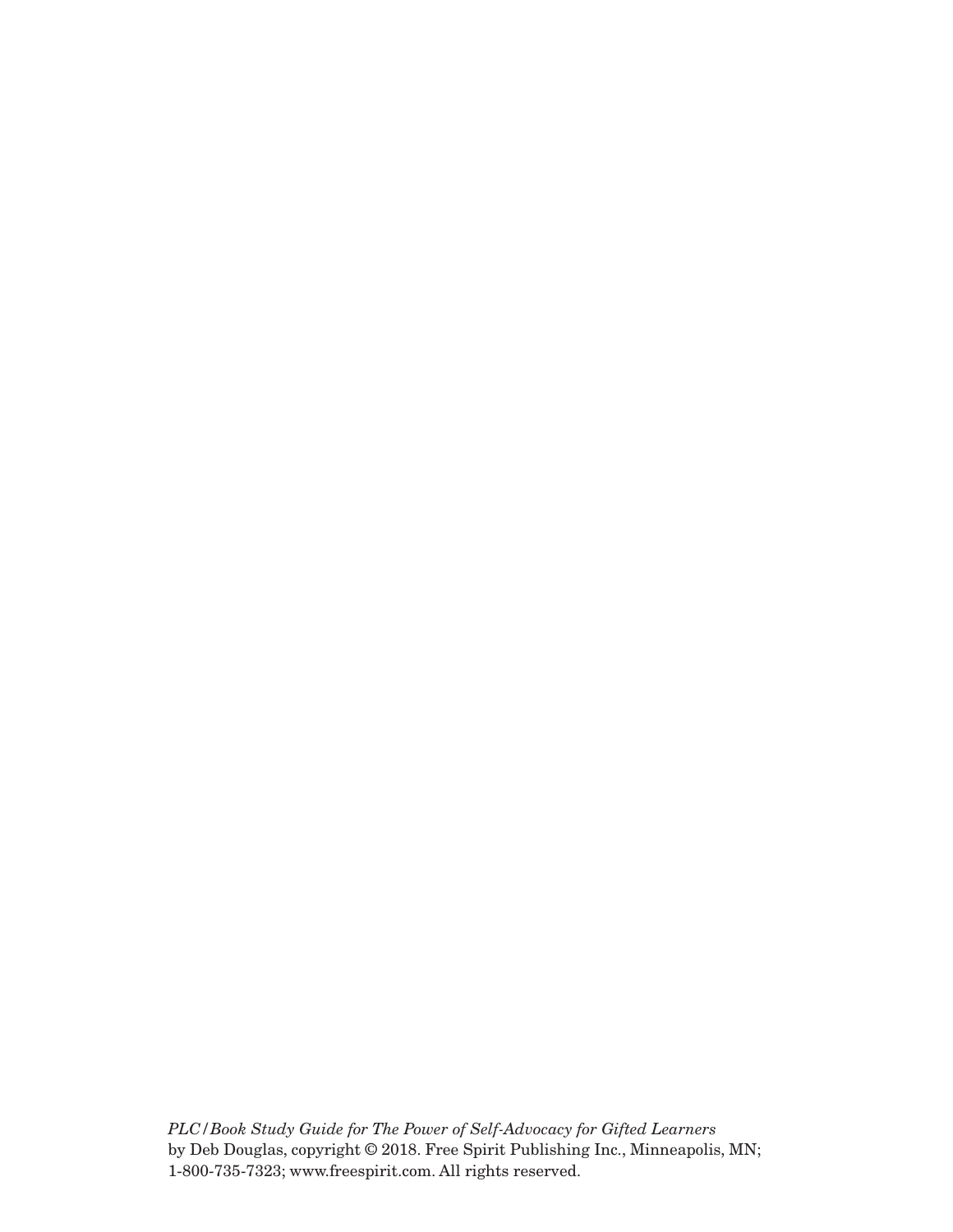### **Introduction and Chapter 1: Change and Chance**

To be completed before the first session:

- Read the Foreword, Introduction, and Chapter 1.
- List students you currently work with who would most benefit from self-advocacy.
- **1.** What changes have occurred within your district during the past five years that may have affected gifted education?
- **2.** How has your role in gifted education changed during those five years?
- **3.** List and briefly describe specific students you have worked with who fit into each of the six gifted learner profiles:
	- Successful
	- Creative
	- **Underground**
	- At-Risk
	- $-2E$
	- Autonomous
- **4.** In what ways do you currently talk with your students and their parents about giftedness?
- **5.** What are some of the obstacles you've experienced in talking with students and parents about giftedness?
- **6.** What new avenues for communication could you initiate?
- **7.** Describe a situation in which you (or one of your students) had a chance encounter that changed your educational path.
- **8.** In what ways can we improve the chances that students in all six profiles are recognized and have their needs addressed?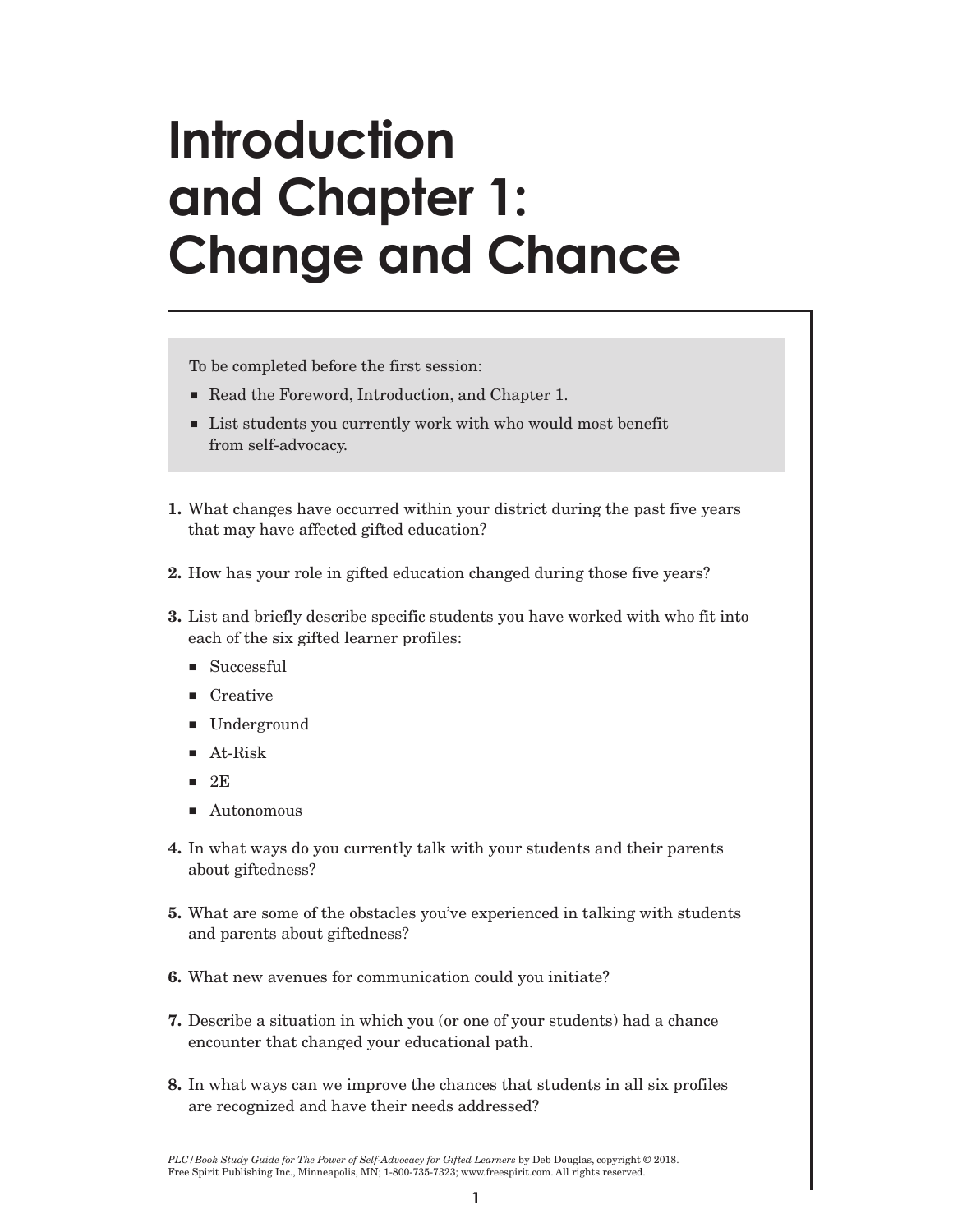**9.** As a group, list some concerns you'd like to have addressed and questions you hope to have answered about self-advocacy by the end of this book study.

*Facilitator Note: Keep this list handy as you conduct the book study. Keep referring participants back to their questions and concerns to guide group conversation and to encourage individual professional growth.*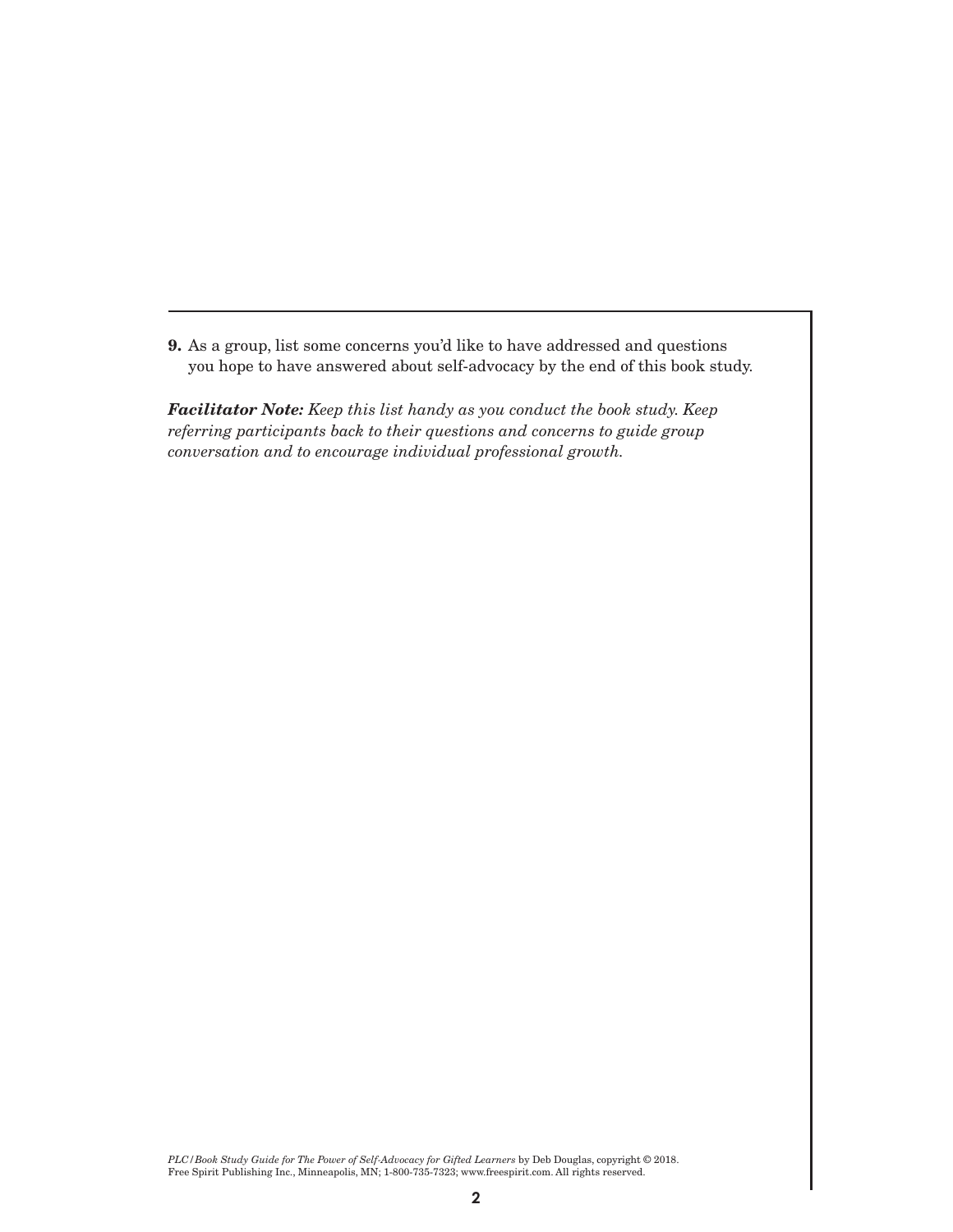#### **Chapter 2: Basics and Beliefs**

To be completed before the Chapter 2 session:

- Read Chapter 2.
- **Example 1** List the advantages and disadvantages of encouraging students to be partners in their own educations.
- **1.** What are the most common frustrations that your gifted students have shared with you or that you have noticed while working with them?
- **2.** How can you best respond to those specific gripes?
- **3.** In what ways are students in your school encouraged to ask for what they need and want?
- **4.** When have you experienced *flow*? (See pages 22–23 for details.)
- **5.** What are some ways we can help students find flow in the classroom?
- **6.** Discuss the educator's role in providing feedback at each stage of the decision-making process.
- **7.** Study the self-advocacy flowchart on page 36. Describe the inherent educator-student partnership that is required.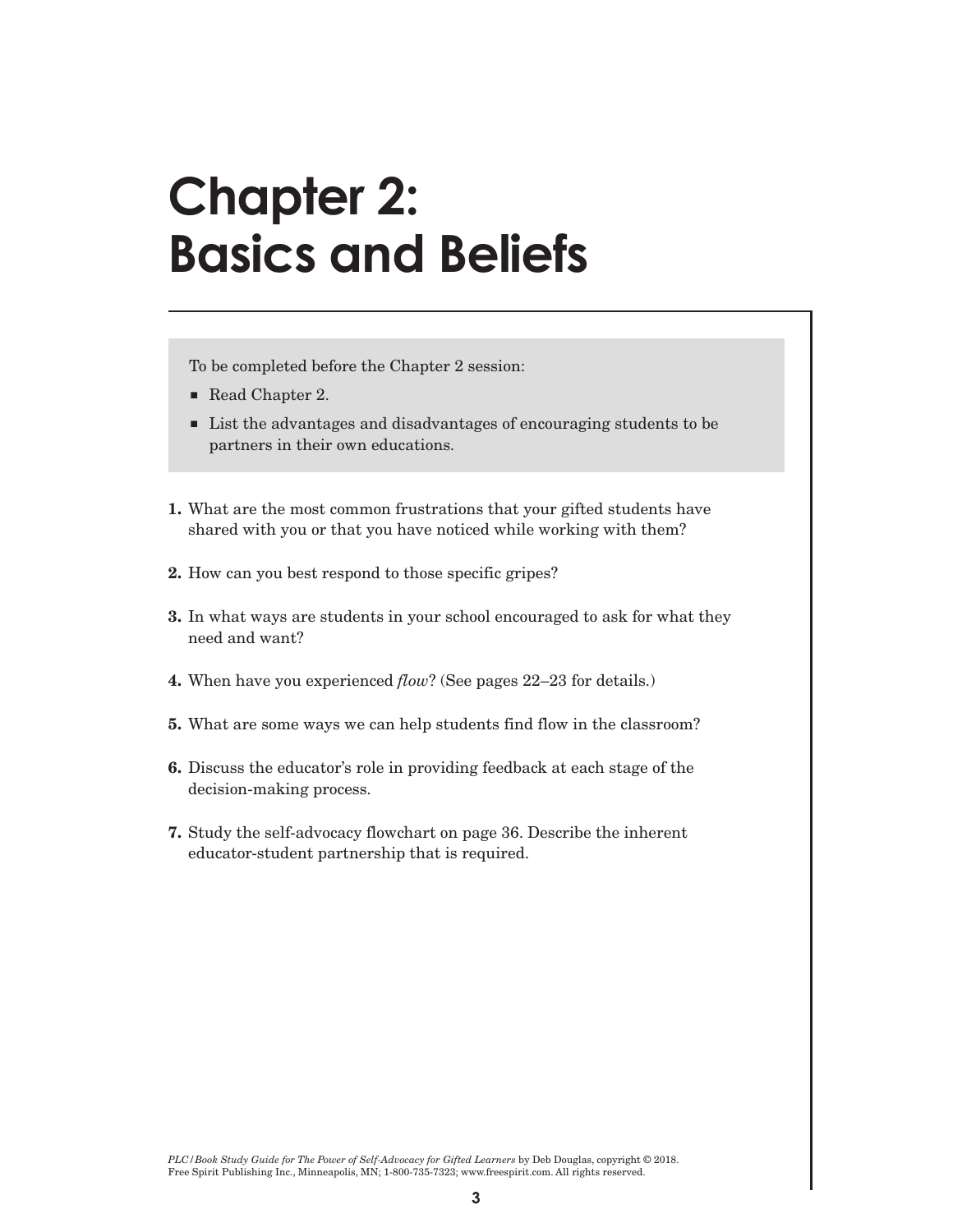# **Chapter 3: Rights and Responsibilities**

To be completed before the Chapter 3 session:

- Read Chapter 3.
- **Describe the current atmosphere in your school or district that** encourages or discourages self-advocacy of gifted students.
- **1.** Which of the many definitions of giftedness on pages 40–41 appeals most to you? Why?
- **2.** Compare the definitions and list aspects that you feel best describe gifted students.
- **3.** Do you think educators should use the word *gifted*? Why or why not?
- **4.** What laws or statutes in your state or province address the education of gifted students?
- **5.** What words within your district's mission statement indicate that it includes gifted students?
- **6.** Complete the Attributes Quiz on page 53 with another educator. Discuss your responses. In what ways might myths and stereotypes affect responses?
- **7.** Which approach on page 50 do you most agree with: *national-resource* or *special-education*? Why?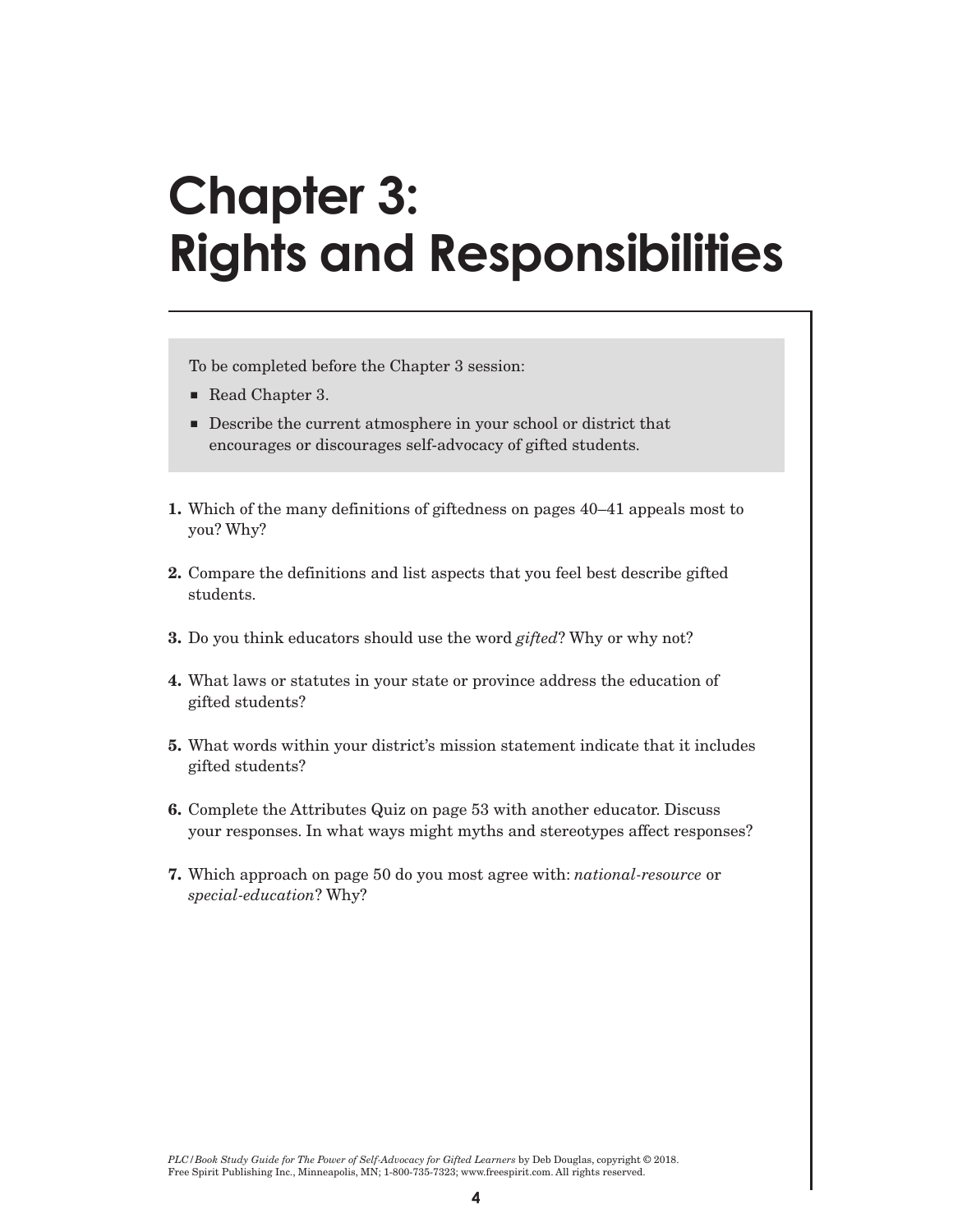### **Chapter 4: Profiles and Preferences**

To be completed before the Chapter 4 session:

- Read Chapter 4.
- Assess and describe your own learner profile.

*Facilitator Note: The goal of the presession assignment is to allow participants to reflect on their own learner traits. Remind participants throughout the discussion that every person's profile is unique and that there is no such thing as a right or wrong, best or worst, gifted or not gifted profile.* 

- **1.** What learner profile assessments for each of the five areas listed on page 56 are already used or available in your district?
	- Cognitive functioning
	- Learning strengths
	- **Interests**
	- **Learning preferences**
	- **Personality characteristics and traits**
- **2.** Who is (or could be) responsible for facilitating each of the assessments in your district?
- **3.** In what ways could you help your students collect this information about themselves?
- **4.** In what ways could you help your students reflect on this information about themselves?
- **5.** In what ways might a teacher's learner profile conflict with her or his students' learner profiles?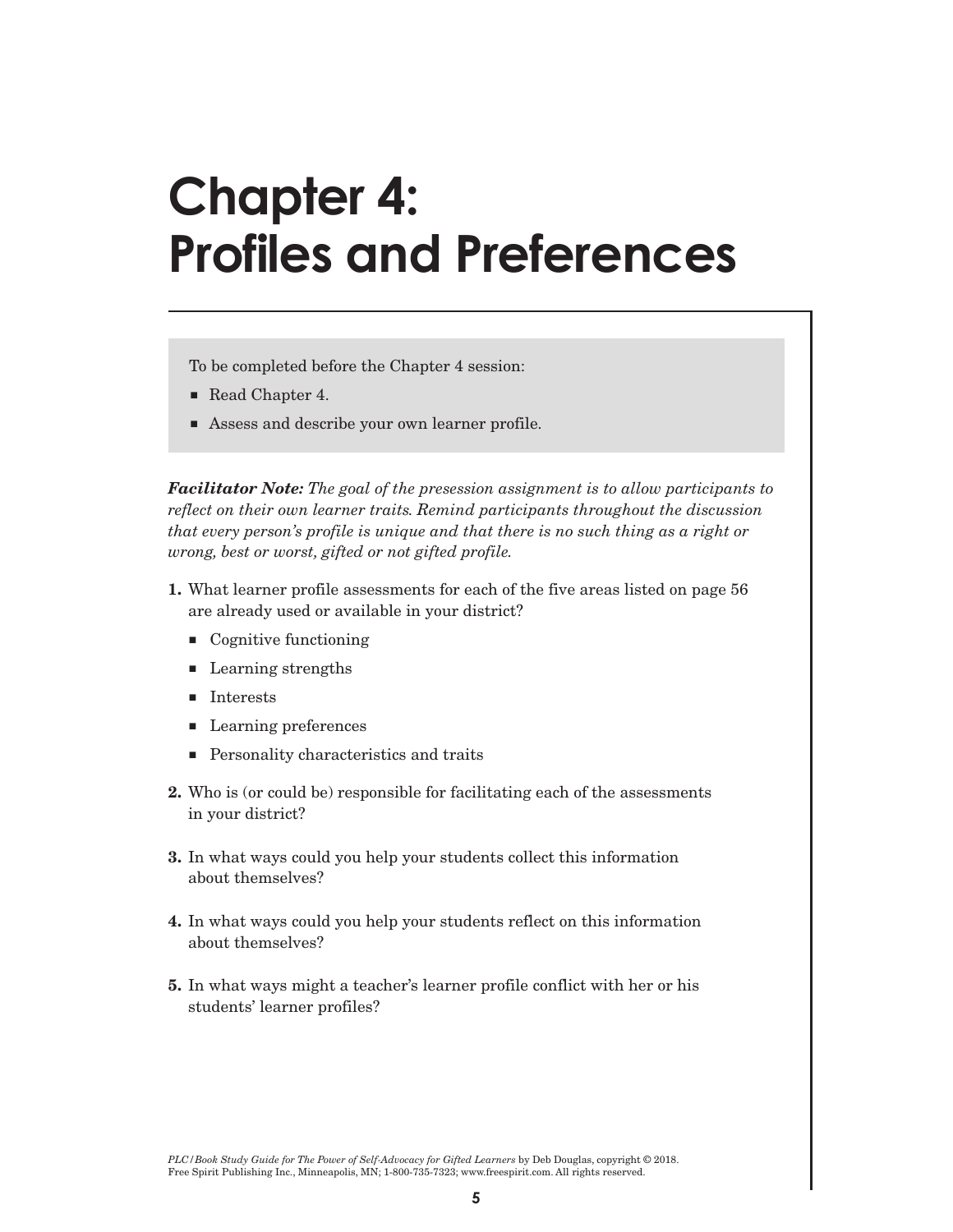# **Chapter 5: Options and Opportunities**

To be completed before the Chapter 5 session:

- Read Chapter 5.
- Reflect on the educational options, opportunities, or alternatives that were available to you as a K–12 student. Which experience(s) left a lasting impression? Why?

*Facilitator Note: The presession assignment asks participants to reflect on their own educational experiences whether or not they viewed those experiences as gifted programming. The goal is to explore the personal benefits of educational alternatives.*

- **1.** What options in each of these categories exist in your district for gifted learners?
	- Finding appropriately challenging work
	- Exploring an interest
	- **Spending more time with gifted peers**
	- Adjusting school or home to better accommodate personal needs
- **2.** What enrichment opportunities are available in your community?
- **3.** What additional options would you like to offer?
	- How does your district inform students of academic, cocurricular, and extracurricular options?
- **4.** What specific measures are used in your district to ensure that students and their parents are aware of these opportunities?
- **5.** List the educational initiatives that have impacted you as an educator.
- **6.** Which have been beneficial in meeting the needs of gifted students? Which have been detrimental?
- **7.** What is the current primary initiative in your district? How can it be used to support gifted students?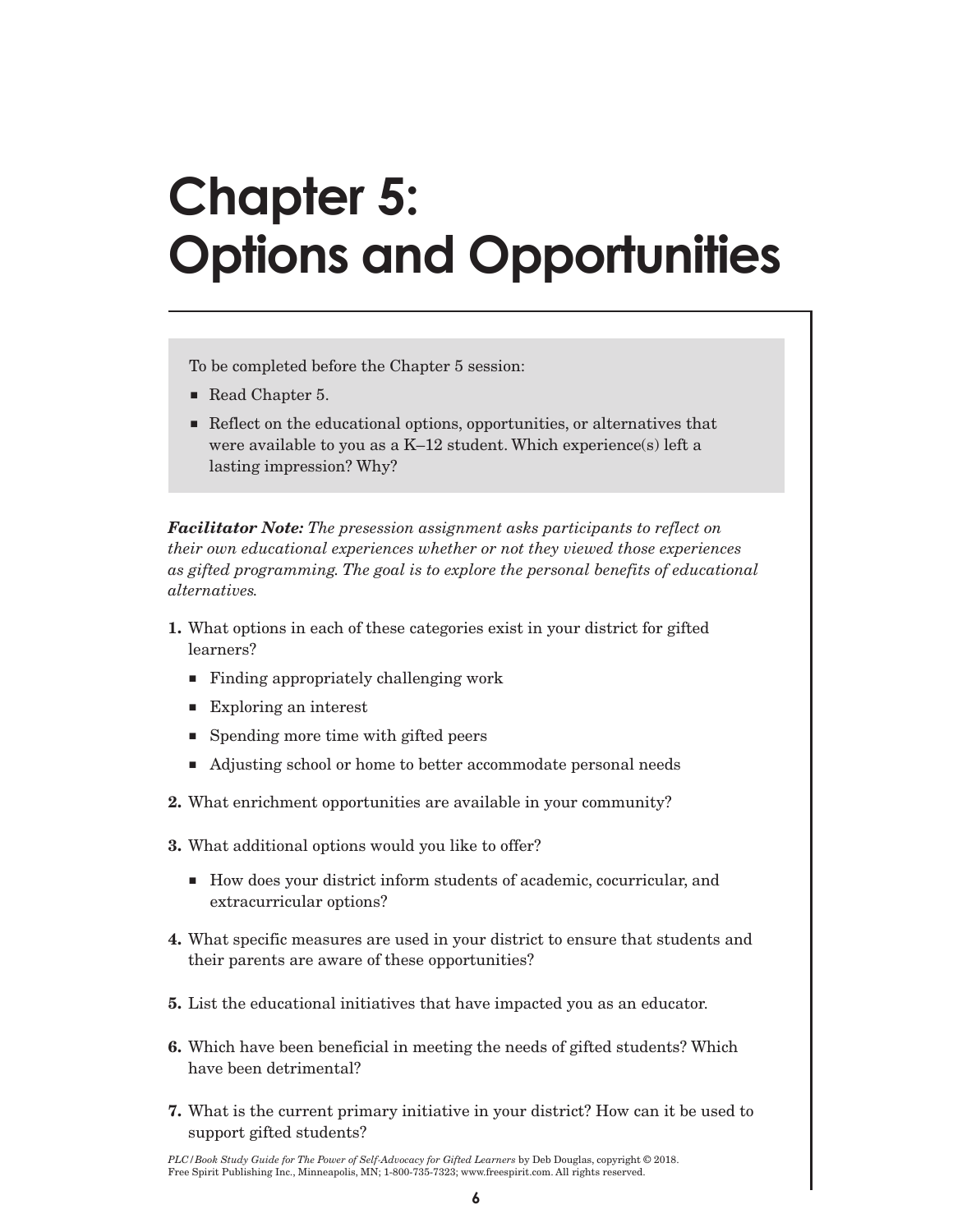#### **Chapter 6: Advocates and Advisors**

To be completed before the Chapter 6 session:

- Read Chapter 6.
- List the people who were your educational advocates, advisors, and mentors. In what ways did they affect your education and your life?
- **1.** Describe your role as an advocate for self-advocacy.
- **2.** Do the teacher and school counselor preservice programs in your state or province include aspects of gifted education? If not, what resources are available to fill that gap?
- **3.** What other staff members in your district serve directly as advocates for gifted students?
- **4.** In what ways can you help parents become well-informed advocates?
- **5.** In what ways can you help other educators become well-informed advocates?
- **6.** How can you spread ownership of gifted education in your district?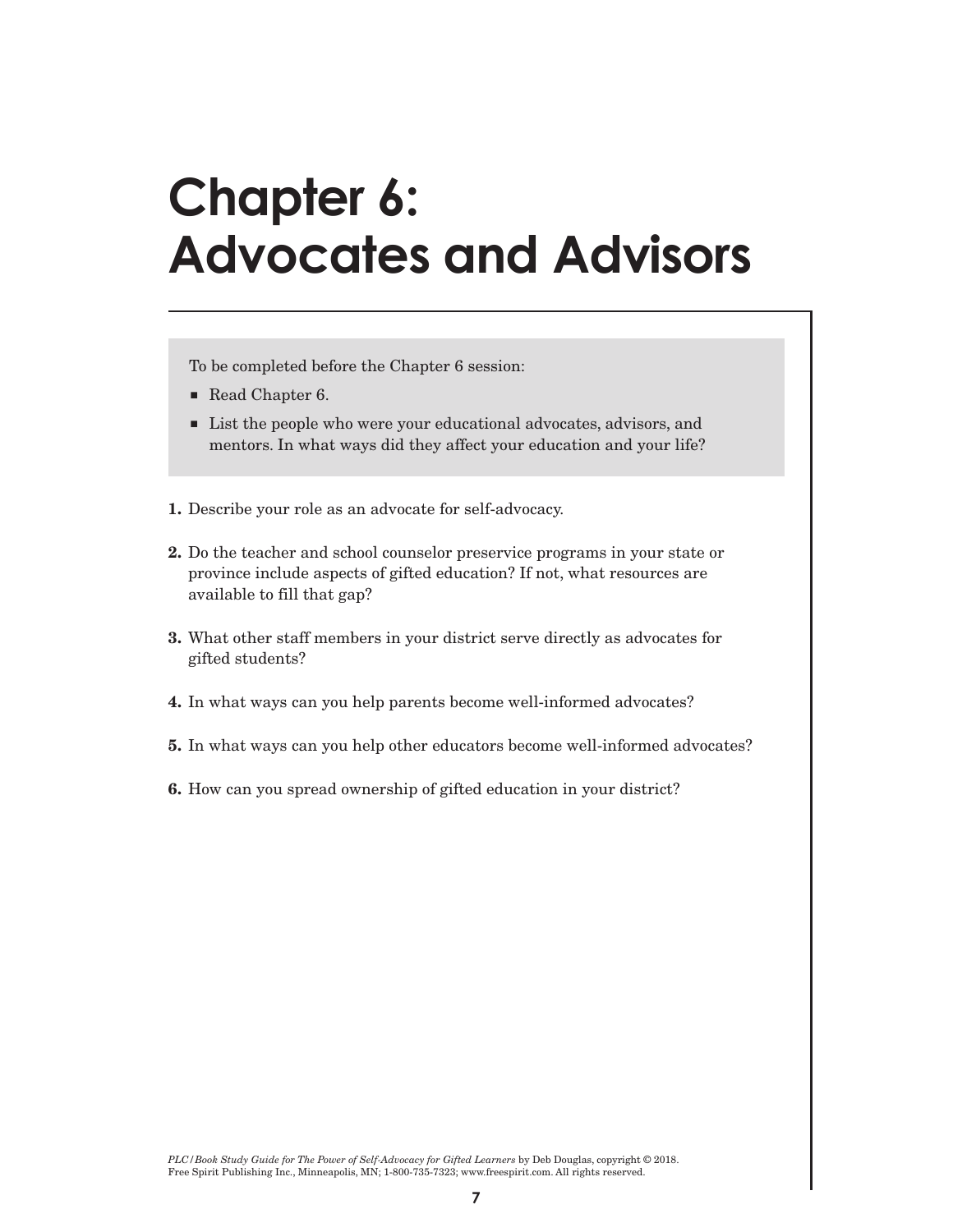#### **Chapter 7: Paths and Plans**

To be completed before the Chapter 7 session:

- Read Chapter 7.
- List the gifted students you work with who currently are most in need of an action plan for change.
- **1.** How common is it for gifted students in your district to have individual or differentiated educational plans?
- **2.** Will it be challenging for students to self-advocate? Why or why not?
- **3.** Which district policies or state/provincial laws might affect students' plans?
- **4.** Who are the educators in your district most likely to encourage, facilitate, and endorse such a plan? Who are the "yes" people you would suggest students approach? Who are the "no" people you would steer students away from?
- **5.** Using the action plan template on page 176, describe a successful gifted student's plan for change that you helped (or would like to help) facilitate.
	- What are the steps?
	- Who is responsible for each step?
	- What is the timeline?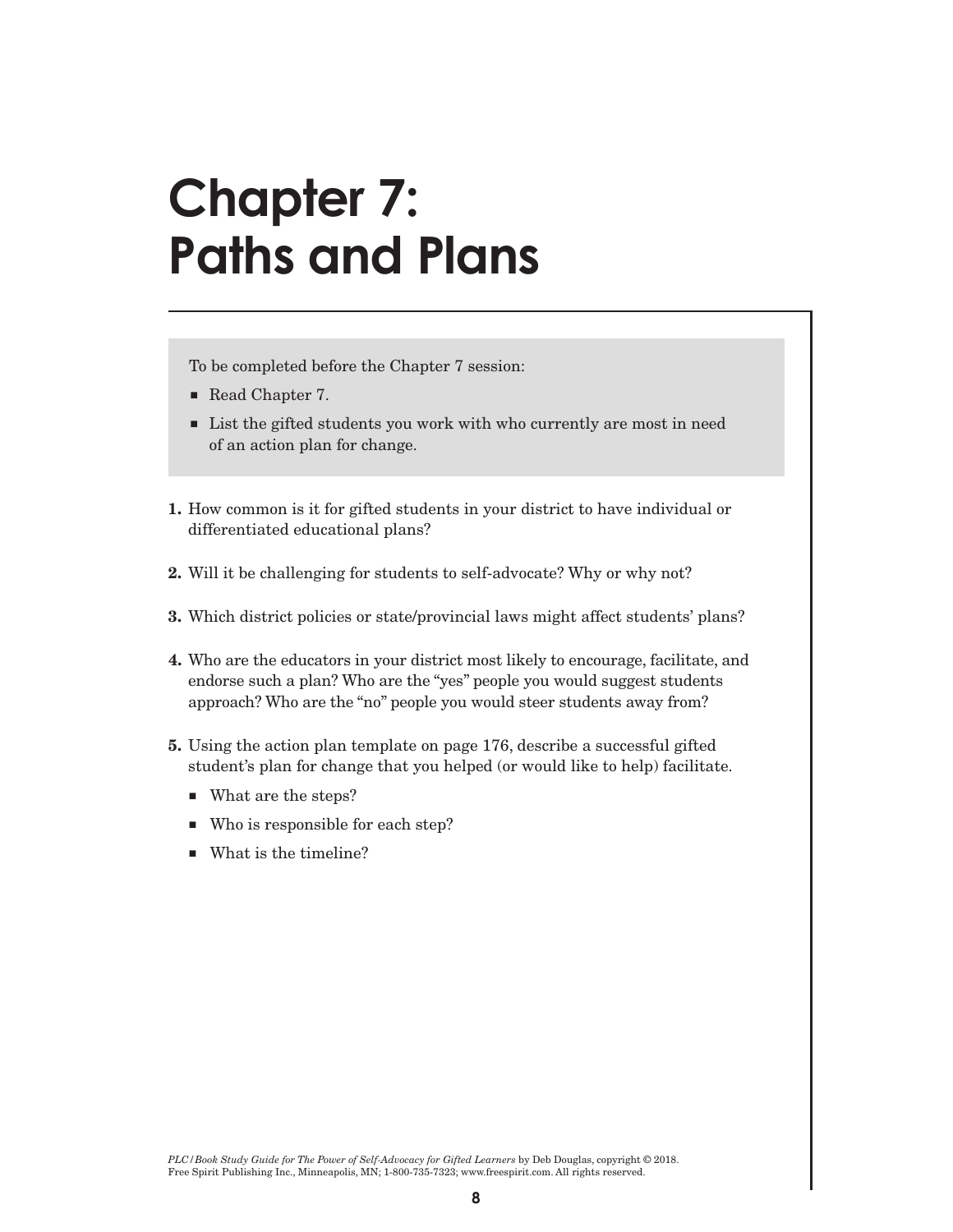## **Chapter 8: Workshops and Ways Forward**

To be completed before the Chapter 8 session:

- Read Chapter 8.
- Is there a precedent for student workshops or other meetings in your district? What other student groups are provided with time together away from the school day or week? Athletes? Speech or drama students? Music students? Clubs or organizations? Students with disabilities?

*Facilitator Note: The presession assignment is intended to encourage participants to feel justified in asking for equal time and expenditure for gifted students.*

- **1.** Which model for direct instruction of self-advocacy would work best in your district?
- **2.** What might be some of the barriers to providing direct instruction?
- **3.** Which of the NAGC PreK–Grade 12 Programming Standards related to selfadvocacy (see pages 115–117) are already being addressed in your district?
- **4.** Following direct instruction, what format could be used to expand students' self-advocacy skills and remind and encourage students to continue to selfadvocate throughout their school years?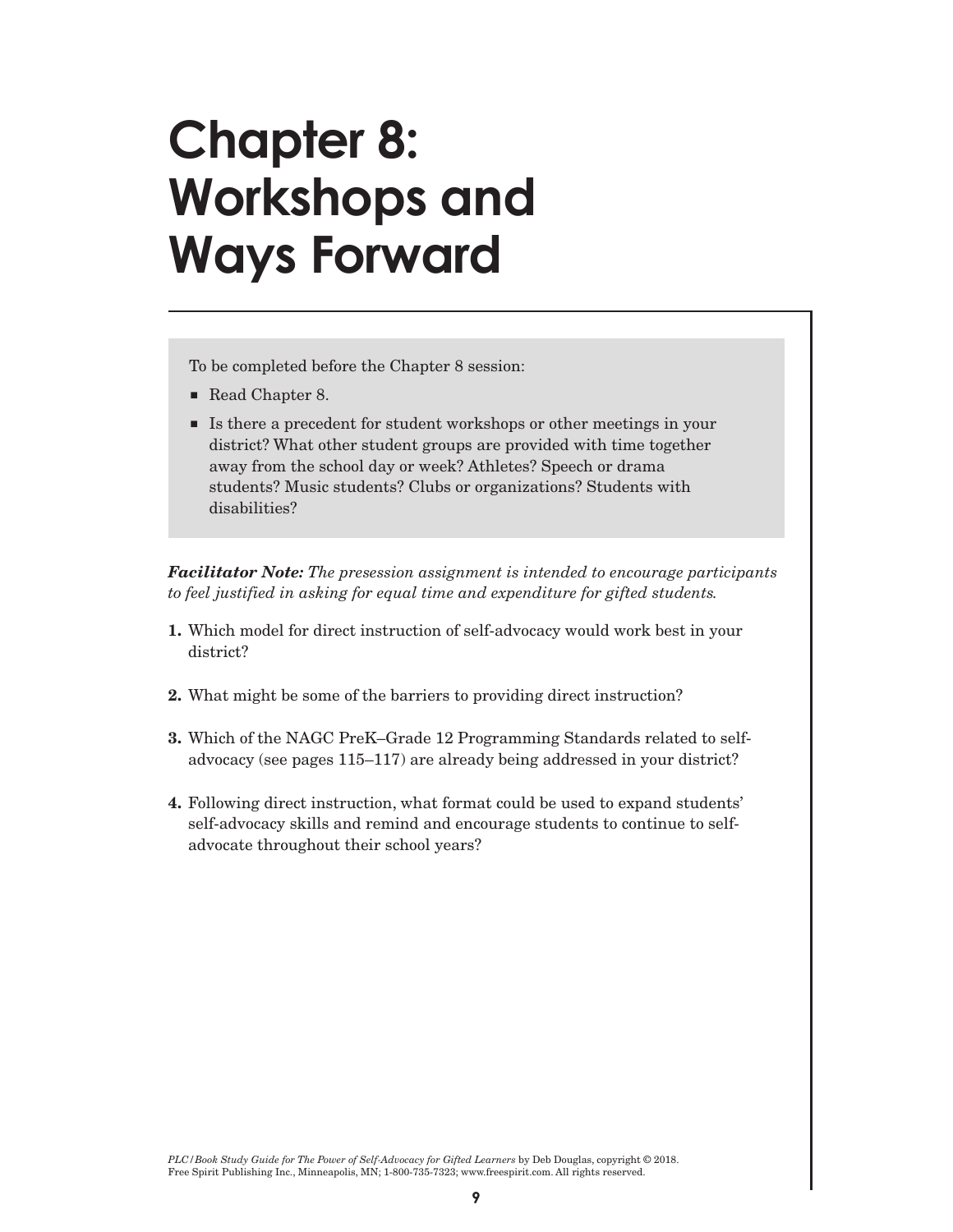## **Chapter 9: Conclusions and Commencements**

To be completed before the Chapter 9 session:

- Read Chapter 9.
- Describe why you are or are not ready to focus on self-advocacy with your gifted students.
- **1.** How could self-advocacy fit into your district's current gifted education plan?
- **2.** Discuss ways in which you as a group or individually might empower selfadvocacy in your students.
- **3.** Using the template on page 176, create your own action plan for empowering your students to self-advocate. Include the necessary steps, the people responsible for each step, and a workable timeline.
- **4.** Share your plans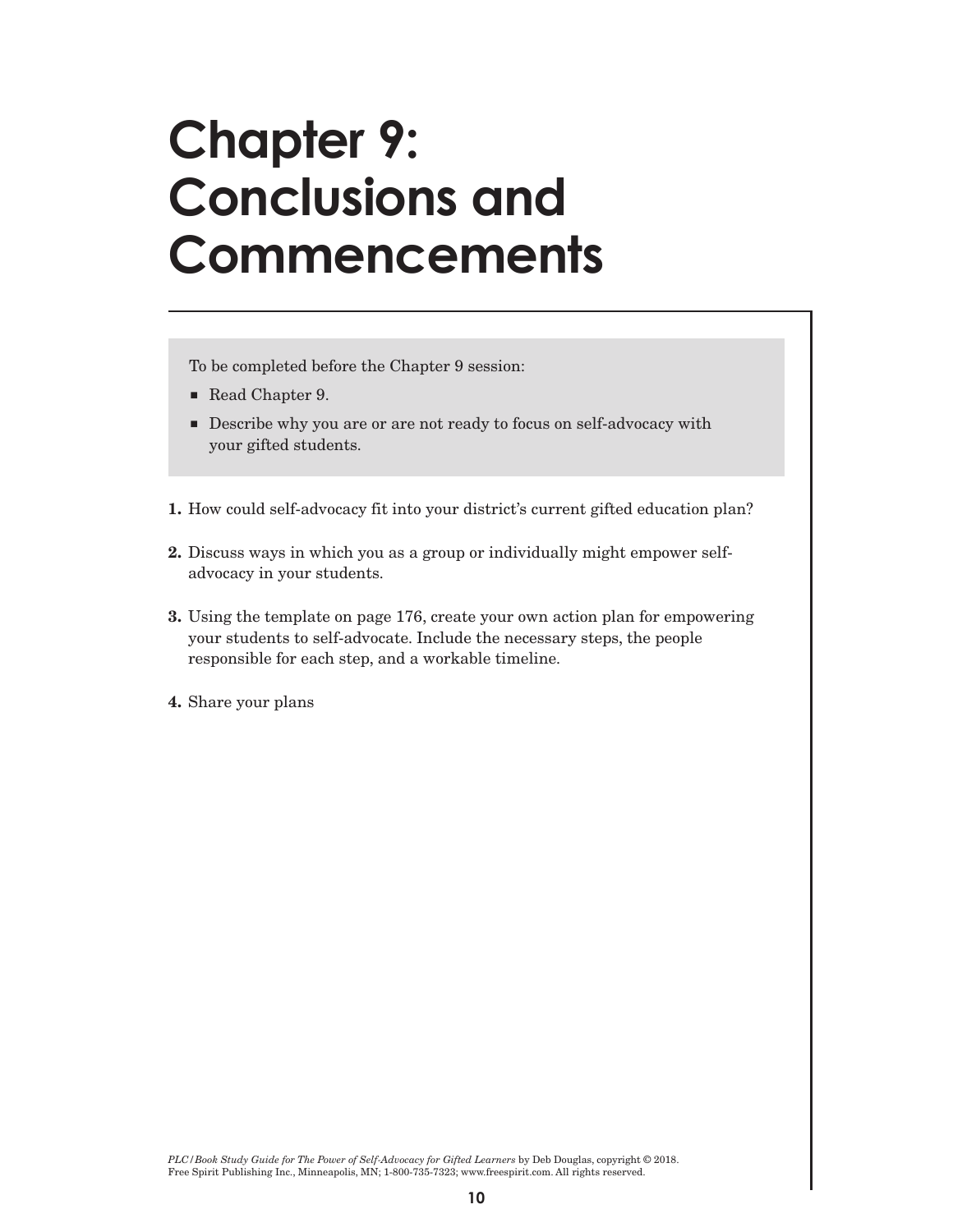

#### **About the Author**

**Deb Douglas** consults and advocates for gifted kids in the Upper Midwest and beyond, specializing in workshops that help kids take charge of their own educations. Her original research on empowering gifted students to self-advocate was published in *The Roeper Review* and *Parenting for High Potential* more than a dozen years ago. She is a frequent presenter at national and state conferences. Previously she was the gifted education coordinator for the Manitowoc (WI) Public School District for fifteen years and developed their International Baccalaureate Diploma Program. She began her career teaching high school English, speech, and theater, and then served as a gifted resource teacher for seven years. She was president of the Wisconsin Association for Talented and Gifted from 2011 to 2013 and a board member for nine years.

Deb's guilty pleasures include travel, British murder mysteries, kayaking, gardening, morning coffee, and *The New York Times* crossword. She is the mother, stepmother, and mother-in-law of five uniquely talented adults, and grandmother to the magnificent Miles and awesome Anthony. She lives in Madison, Wisconsin, with her husband, Ramon Aldag—professor of business at the University of Wisconsin, Madison—and their wickedly gifted Bichon, Lily. She can be reached via her website www.gtcarpediem.com, Twitter @debdouglas52, and facebook.com /GTCarpeDiem.